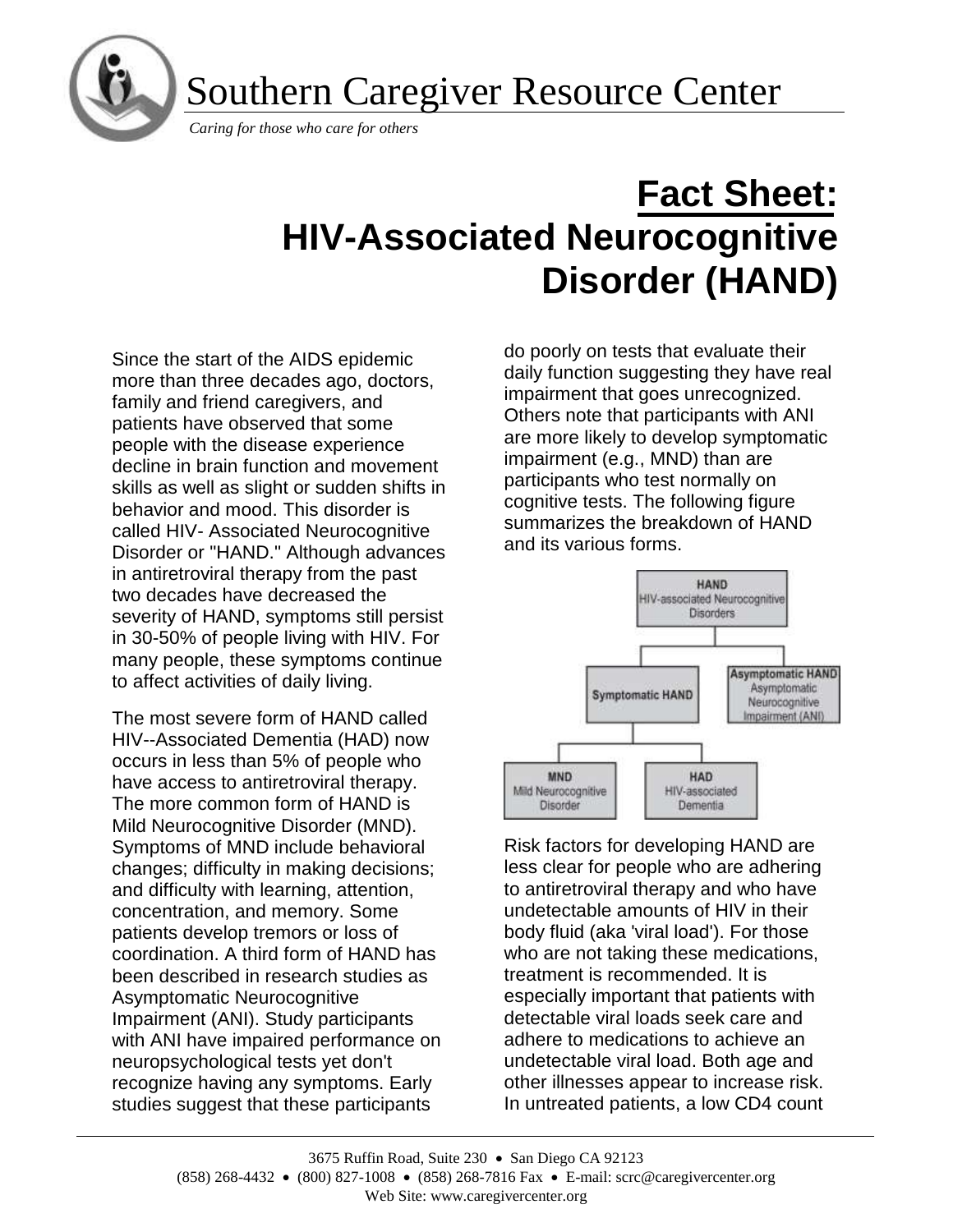remains a risk factor. CD4 cells or Thelper cells are a type of white blood cell that fights infection.

There is no "typical" course of the ailment. Several groups have described daily fluctuation in abilities. Most of the time, HAND remains relatively mild in patients with suppressed viral load. HAND may be severe or progress rapidly. Some people experience only cognitive disturbances or mood shifts while others struggle with a combination of mental, motor, and behavior changes. How much these changes disrupt a person's day-to-day life differs from one individual to the next and from one stage of the disease to another.

## **Facts**

Managing HAND is sometimes difficult because side effects from medications, other HIV infections, nutritional imbalances, depression, and anxiety as well as the effects of comorbid diseases (e.g., vascular disease and liver impairment) can all contribute to cognitive, behavioral, and mood disturbances.

Because neurological changes often develop gradually, it can be a challenge to determine exactly when isolated incidents or symptoms should be given a diagnosis of HAND. In the era of HIV where most people are on treatment, it is becoming clearer that cognitive impairment is often due to more than one cause.

Before the arrival of combination antiretroviral therapy (a.k.a. cART and sometimes referred to as HAART) in the second half of the 1990s, dementia (the most severe form of HAND) was a frequent finding in late-stage disease. More recently, experts have estimated that less than 5 percent of people on cART develop HAD although many

more suffer from mild changes that can affect daily living.

# **Symptoms**

Unlike many of the infections associated with HIV and AIDS, HAND has a wide range of possible symptoms, which can vary greatly from one person to the next. The symptoms of HAND fall into three broad categories:

- **Cognitiv***e:* problems in concentration (difficulty following the thread of a conversation, short attention span, inability to complete routine tasks, or trouble finishing a sentence), memory loss (trouble recalling phone numbers, appointments, medication schedules, agreements, or previous conversations), and a generalized slowdown in mental functions (difficulty understanding and responding to questions, or loss of sense of humor or wit).
- **Motor***:* poor coordination, weakness in legs, difficulty maintaining balance, tendency to drop things, decline in clarity of handwriting, loss of bladder or bowel control.
- **Behavioral***:* personality changes (increased irritability, apathy toward loved ones or life in general, loss of initiative, withdrawal from social contact); mood swings (depression, excitability, emotional outbursts); impaired judgment (impulsive decision-making, loss of inhibitions); and, on occasion, symptoms of psychosis (hallucinations, paranoia, disorientation, sudden rages).

Cognitive problems are often—although not always—the first to become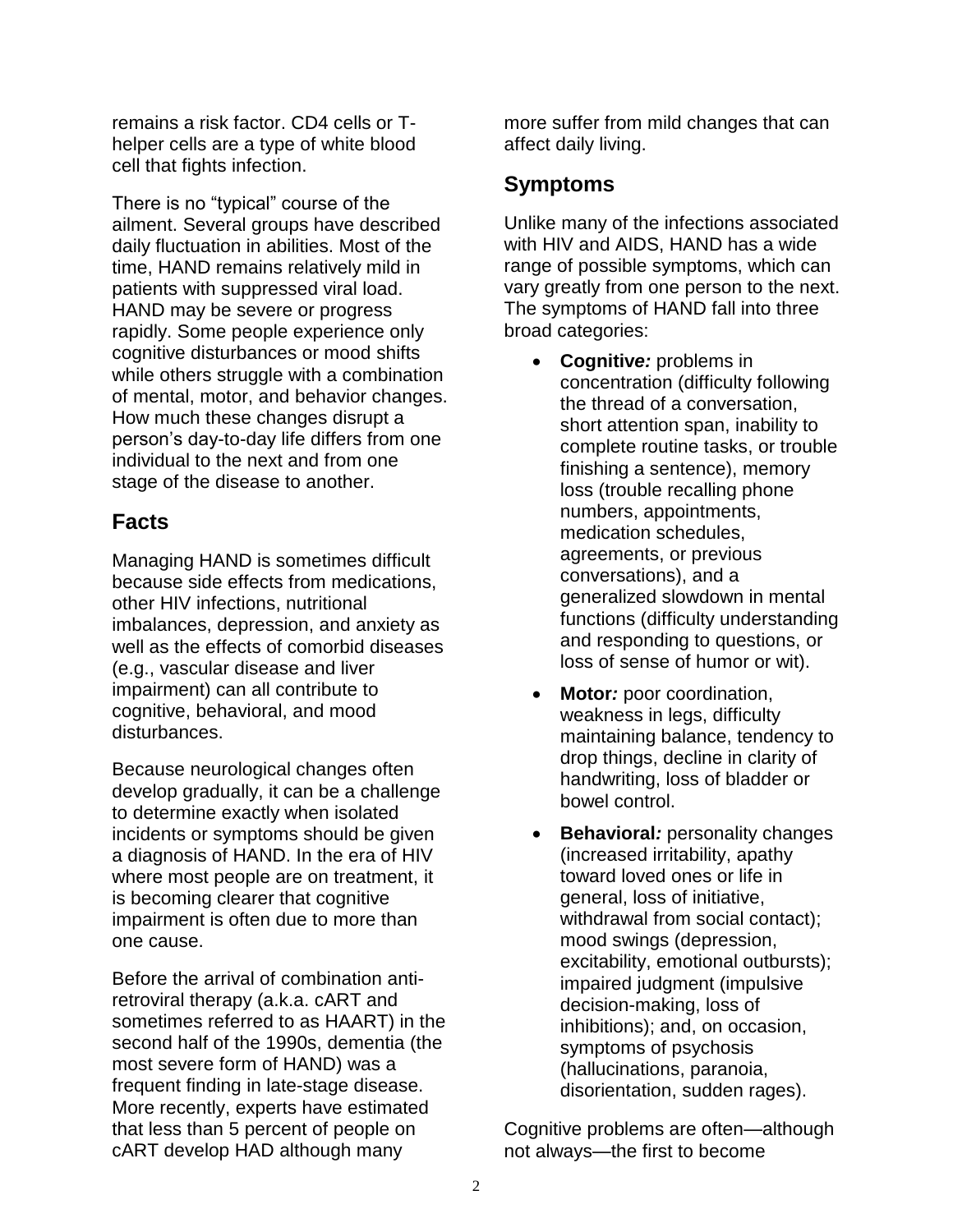apparent to a person with HAND and their family members, friends, caregivers, and health care providers. Motor and behavioral changes, if they occur, frequently become evident in later stages of the syndrome.

## **Diagnosis**

Many factors can contribute to the same types of symptoms as HAND making diagnosis a complex and challenging task. Depression, other psychiatric disturbances, reactions to medication, and nutritional deficiencies can all lead to similar symptoms. Infections, common among people with advanced HIV, can also lead to these symptoms although typically only among those not on cART (e.g., toxoplasmosis, lymphoma, progressive multifocal leukoencephalopathy (PML), and cryptococcal meningitis.

An accurate diagnosis of HAND, therefore, requires a comprehensive examination that generally includes a mental status test, a brain scan, and sometimes lab tests on the cerebrospinal fluid (the fluid that bathes the brain and spinal cord) which are obtained through a procedure known as a spinal tap or lumbar puncture. A mental status exam can help identify whether a person is suffering memory loss, difficulties with concentration and other thinking processes, mood swings, and other symptoms. The best diagnosis requires that a third party (e.g. friend, partner, or other family member) corroborate the behavior/memory changes.

Because no single test definitively answers the question of whether someone has HAND, the final diagnosis is made by weighing all the evidence together. Time and repeated measures are helpful in confirming a diagnosis.

## **Treatment**

Although there is no cure for HAND, the single most important treatment is adherence to antiretroviral therapy to maintain a suppressed viral load in the blood. The specific medicines that make up the cART regimen appear to be less important that just being on a regimen. In rare cases, doctors may have to consider how well these medicines get into the central nervous system, and there are studies underway to see if some medications may help symptoms better than others. These new findings, however, should not cloud our understanding that the suppression of plasma virus to undetectable or unquantifiable levels in blood appears to be most critical.

Knowing the diagnosis is also sometimes therapeutic as there is stigma and stress related to these symptoms and how they affect daily activities. These can be addressed with proper diagnosis. Knowing that the illness exists may also prompt compensatory approaches and, ultimately, decrease stress and anxiety.

In addition to treating HAND itself, it is important to find ways to treat the secondary symptoms when possible. Anti-depressants, anti-psychotics, and anti-anxiety drugs can help relieve some of the mental distress people with HAND may experience. However, some of these medications may cause complications when taken along with antiretroviral therapy or other drugs; caution is needed in choosing the best approach. Consultation with an HIVknowledgeable doctor is recommended.

It is also important that patients engage in their own care to prevent factors that can contribute to cognitive symptoms. This includes aggressive treatment of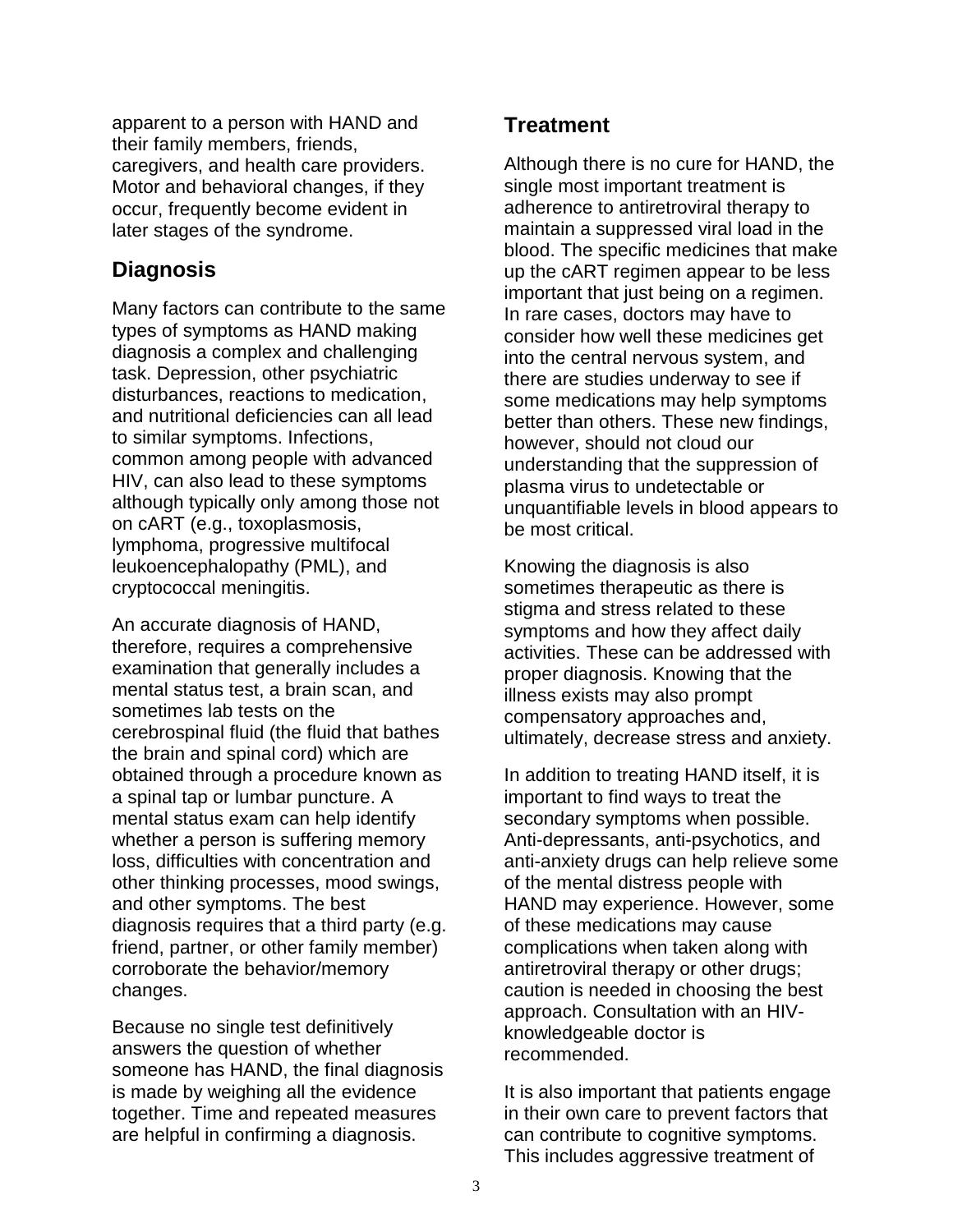depression, good health care maintenance to address common comorbidities (e.g., hypertension, lipid abnormalities, liver impairment), avoiding non-prescription drugs and excessive alcohol, working with care providers to assure that the medications taken are all required, and exercise. There is growing evidence that physical exercise is important. Optimally, this can be done while engaging in other activities since social integration and activities may also be helpful. Keeping engaged with enjoyable activities likely translates into benefits.

## **Advice for Caregivers**

Caring for someone with HAND can be stressful. Part of the difficulty is that caregivers must cope with not just the practical implications of the situation for example, making sure the person remembers to take medications on time—but also with the loved one's own fears and despair about the deterioration of his or her abilities. Exhaustion, fear, isolation, and grief of the loss of the relationship and partnership that once was are common for caregivers. The fact that HAND can impact behavior (e.g., apathy, depression) and that many people suffer from HAND but don't feel they have symptoms makes caregiving even more challenging.

Encouraging someone to obtain a proper diagnosis is an important step. Because the loss of control can be terrifying, some individuals with HAND may be unwilling to admit that they are suffering from cognitive loss. Caregivers should be prepared for possible resistance to seeking help. It is important to remind the patient as gently as possible that there may be ways of addressing and improving the situation once the diagnosis is clarified.

This is also the time to make sure that all important legal documents (visit [www.caregiver.org/where-find-my](http://www.caregiver.org/where-find-my-important-papers)[important-papers\)](http://www.caregiver.org/where-find-my-important-papers) such as advance directives, financial durable powers of attorney, POLST (physician orders for life sustaining treatment) forms, and estate plans have been prepared with the help of a knowledgeable attorney for both the patient and their care partner.

Just as in the early stages of Alzheimer's or other cognitive disorders, there are steps a caregiver can take to make the situation as manageable as possible. In addition to getting informed about HAND, available treatments, and working with a competent care team, there are steps one can take in their daily life to maximize function and decrease stress.

One of the primary coping strategies is to keep the home environment familiar. Memory prompts such as calendars, lists, beepers, and pillboxes can be a tremendous help in alleviating frustration for both the caregiver and the person living with the condition. Matching the ability of the person to the prompt tools used is key to successful use of these aids. For some patients with more severe impairment or dementia, consider simplifying communication by gaining eye contact before you speak, repeating the names of visitors, and talking slowly and clearly while retaining an adult tone of voice and level of respect. It is often helpful to limit the number of tasks that need to be done at the same time and to break down directions into one or two- step commands.

For caregivers themselves, the demands of coping with a person suffering from cognitive loss—whether related to AIDS or another disorder can be challenging. Feelings of isolation, depression, guilt, rage,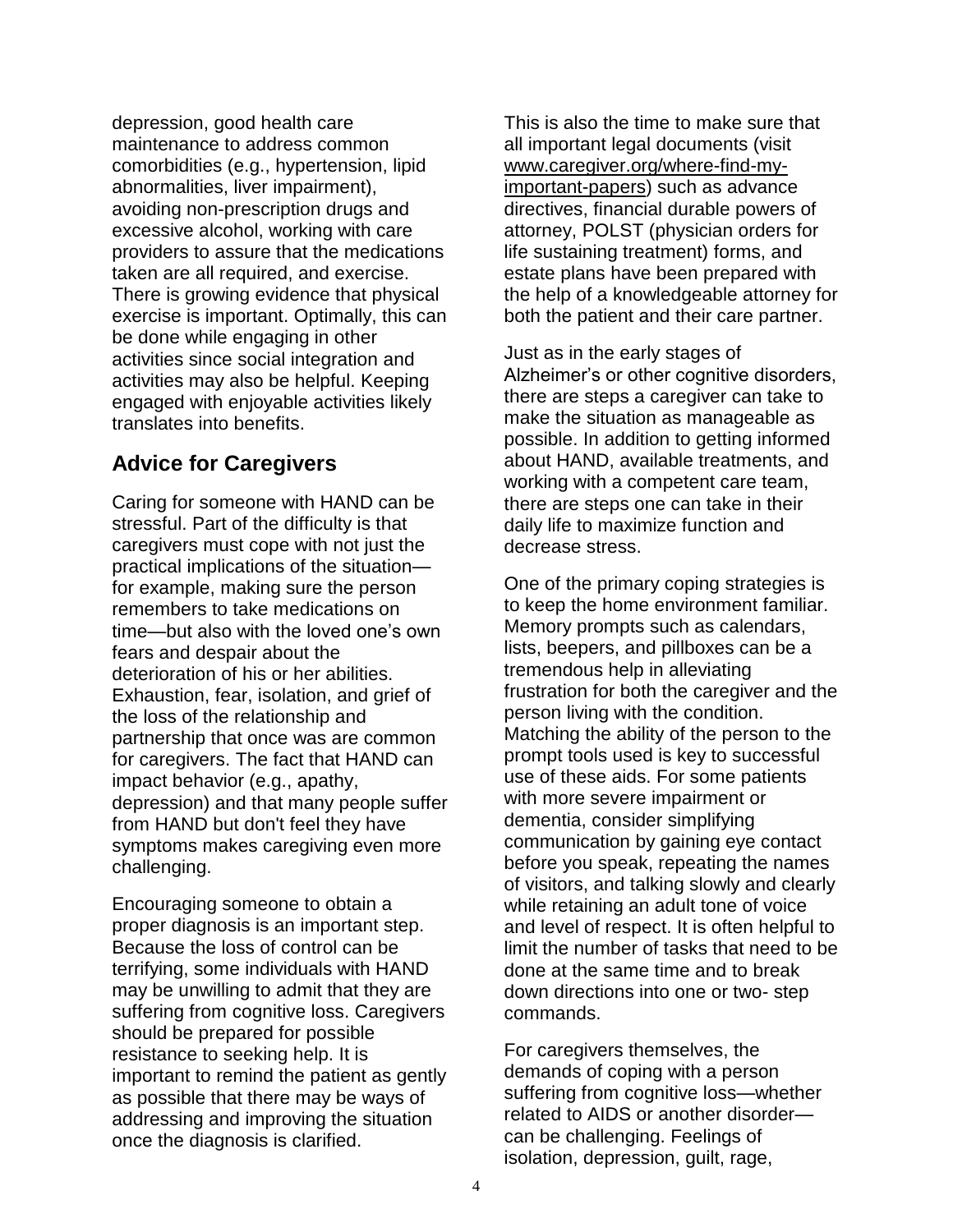despair, and fear are common. It can be crucial for caregivers to seek help themselves whether in the form of individual counseling or support groups with others in similar circumstances.

Caregivers must build time in the week to take breaks and recharge. Hiring outside assistance such as a home health aide to help care for an individual with HAND (particularly individuals with the advanced form, dementia) can be essential to achieving a degree of balance in life. In addition, many social service agencies provide caregiver consultation, respite for caregivers (a break from care), daycare programs, and other practical support services. Some caregivers feel ashamed that they cannot do everything and are reluctant to access such support especially if the one who is ill resists. But getting the support you need in order to maintain your ability to carry on with caregiving responsibilities and to stay healthy while doing so—even over possible objections—can be a genuine expression of love and concern.

## **Resources**

### **Southern Caregiver Resource Center**

3675 Ruffin Road, Suite 230 San Diego, CA 92123 (858) 268-4432 | (800) 827-1008 (in CA) Fax: (858) 268-7816 E-mail: [scrc@caregivercenter.org](mailto:scrc@caregivercenter.org) Website: [www.caregivercenter.org](http://www.caregivercenter.org/)

The Southern Caregiver Resource Center offers services to family caregivers of adults with chronic or disabling conditions in San Diego and Imperial counties. Services include information and referral, counseling, family consultation and case management, legal and financial consultation, respite care, education and training, and support groups.

#### **Family Caregiver Alliance**

(415) 434-3388 | (800) 445-8106 Website: [www.caregiver.org](http://www.caregiver.org/) E-mail: [info@caregiver.org](mailto:info@caregiver.org)

Family Caregiver Alliance (FCA) seeks to improve the quality of life for caregivers through education, services, research and advocacy. FCA's National Center on Caregiving offers information on current social, public policy and caregiving issues and provides assistance in the development of public and private programs for caregivers, as well as a toll-free call center for family caregivers and professionals nationwide.

### **Medical Treatment and Research**

## **UCSD Memory, Aging and Resilience Center**

[https://health.ucsd.edu/specialties/psych](https://health.ucsd.edu/specialties/psych/senior/general/memory-aging-resilience/Pages/default.aspx) [/senior/general/memory-aging](https://health.ucsd.edu/specialties/psych/senior/general/memory-aging-resilience/Pages/default.aspx)[resilience/Pages/default.aspx](https://health.ucsd.edu/specialties/psych/senior/general/memory-aging-resilience/Pages/default.aspx)

### **UCSD Owen Clinic**

http://owenclinic.ucsd.edu/Pages/default .aspx

### **Neurology Caregiver Corner**

https://wiki.library.ucsf.edu/display/Neur ologyCaregiverCorner/Home An international leader in the field of memory disorders and dementia. The center offers comprehensive evaluations for the diagnosis and treatment of patients, conducts research on new therapies, and offers support groups for patients, family members and friends.

#### **Project Inform**

www.projectinform.org

**Information, Advocacy, and Support**

**Gay Men's Health Crisis** www.gmhc.org